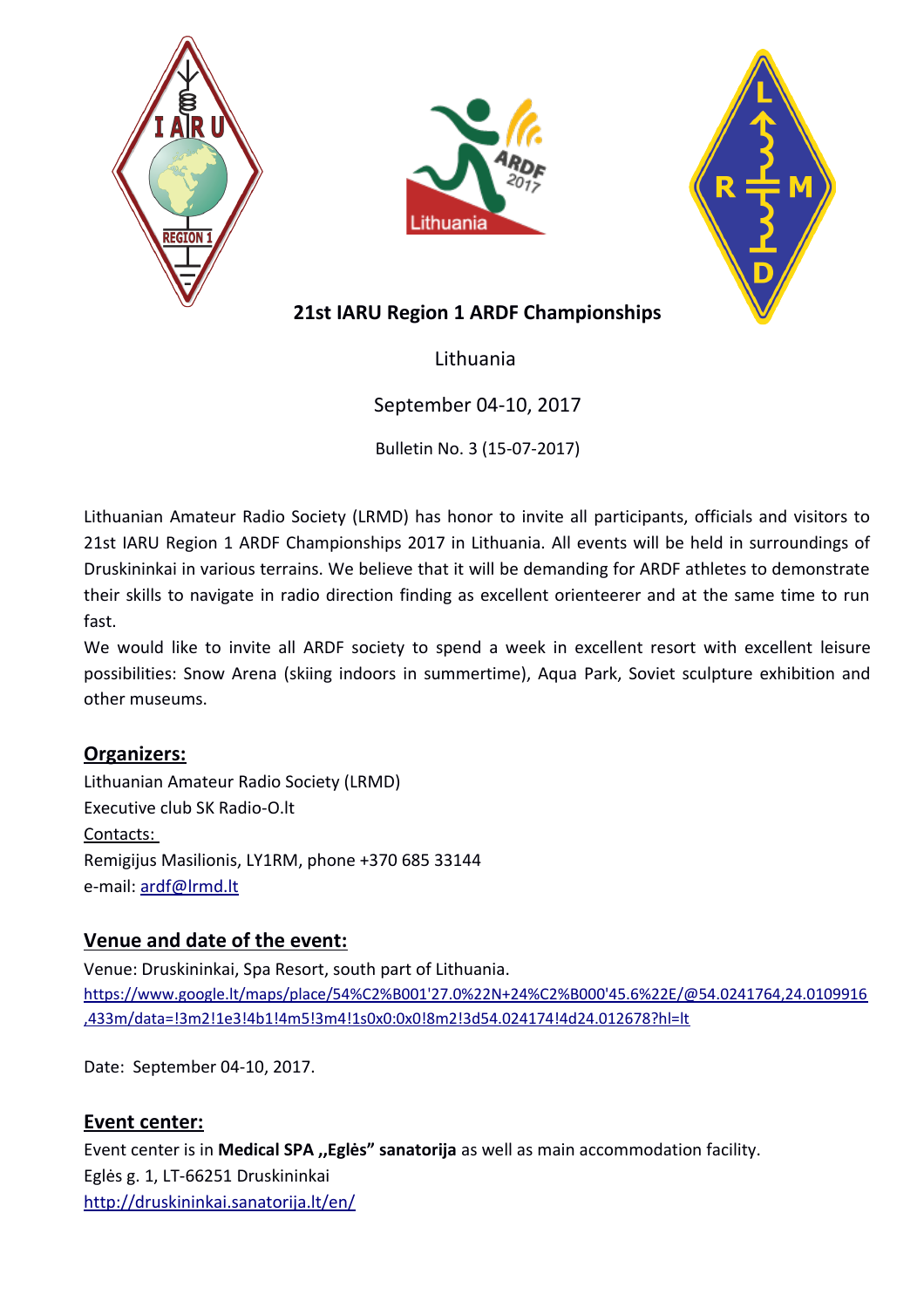# **Transportation to the venue:**

Traveling by own vehicles: coordinates 54.024174, 24.012678.

Connection through Vilnius International Airport (125 km from event center) or Kaunas International Airport (135 km from event center) or the relevant railway stations in these towns. Transportation to the venue will be provided by organizers upon request. Such request shall be send to organizers by email [ardf@lrmd.lt](mailto:ardf@lrmd.lt) in advance (together with entries), not later than three weeks before the event. The costs of transfers will be announced later.

### **International Jury:**

PA Nordwaeger, SM0BGU (SSA, Sweden) – Chairman of the Jury Ole Garpestad, LA2RR (NRRL, Norway)– Member/Referee Lars Nordgren, SM0OY (SSA, Sweden) – Member/Referee Kurt Smet, ON4CHE (UBA, Belgium) ) – Member/Referee Igor Lazarev, US0VA (UARL, Ukraine) – Member/Referee Roussko Roussev, LZ1RT (BFRA, Bulgaria) – Member/Referee Miklós Venczel, HA0LZ (MRASz, Hungary) – Member/Referee Michaela Mareckova, OK2MWN, (CRC, Czech Republic) – Member/Referee

Remigijus Masilionis, LY1RM, (LRMD, Lithuania) – Siting Referee Thomas Latal , (CRC, Czech Republic) –Technical Director Gytis Šumskas, (LRMD, Lithuania) – Secretary of the Jury

Assistants to siting referee: Aušra Barkevičienė (LRMD, Lithuania)

# **Event office:**

Event office is open on days of arrival from 11:00 till 21:00. Other days office is open 8:30-9:30 and 16:00-18:00.

# **ID badges:**

Those, who would like to have their ID badge with photo are kindly requested to send their personal photos (associated with the names) to ardf@lrmd.lt 16 August at latest.

Without ID badges + the wrist strips it is not allowed to enter buses, start areas, buffet, sauna and pools area.

# **Accommodation, food, other services:**

Accommodation is on double or single room basis at Medical Spa Eglė. Food is served at breakfast, lunch and dinner as buffet. As it is medical Spa, it is forbidden to smoke in the rooms (fine is EUR100 internal rules), alkohol is served in the restaurant and cafe only. Smoking is allowed only at indicated areas.

All participants who have accommodation in Medical Spa Eglė have free entrance to saunas and pool (please have your ID badge and wrist strip and 1EUR (refundable) coin to lock your clothes cabin).

Free parking are will be separate for participants, however it is possible to park in other parking areas of the medical Spa (see road signs at teritory). There is also secured parking which costs 2EUR per day.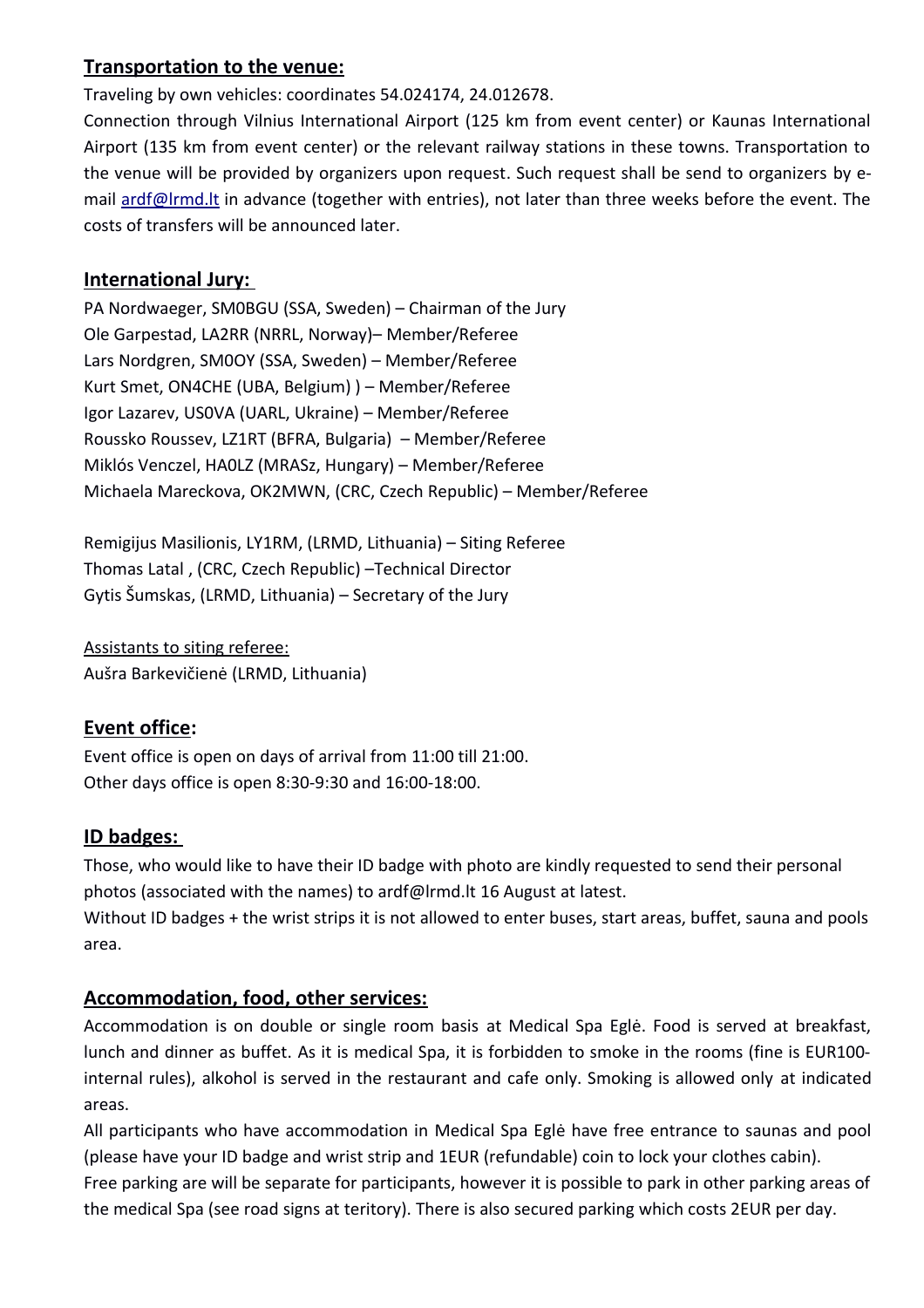|             | Training camp and Championships: |                                   |                        |
|-------------|----------------------------------|-----------------------------------|------------------------|
| <b>Date</b> | <b>Time</b>                      | <b>Task</b>                       | Place                  |
| 31.08.2017  |                                  | Arrival                           | Druskininkai           |
|             | $17:30 - 19:30$                  | Dinner                            | Medical Spa Eglė       |
|             |                                  |                                   |                        |
| 01.09.2017  | $7:30 - 8:30$                    | <b>Breakfast</b>                  | Medical Spa Eglė       |
|             | $10:00 - 13:00$                  | Training camp, foxoring           | 1.8km walk             |
|             | $13:30 - 14:30$                  | Dinner                            | Medical Spa Eglė       |
|             | $16:00 - 17:00$                  | Training camp, sprint             | Medical Spa Eglė       |
|             | $17:30 - 19:30$                  | Dinner                            | Medical Spa Eglė       |
|             |                                  |                                   |                        |
| 02.09.2017  | $7:30 - 8:30$                    | <b>Breakfast</b>                  | Medical Spa Eglė       |
|             | $10:00 - 13:00$                  | Training camp, classics           | 2.5km walk             |
|             | $13:30 - 14:30$                  | Lunch                             | Medical Spa Eglė       |
|             | $17:30 - 19:30$                  | Dinner                            | Medical Spa Eglė       |
|             |                                  |                                   |                        |
| 03.09.2017  | $7:30 - 8:30$                    | <b>Breakfast</b>                  | Medical Spa Eglė       |
|             | $10:00 - 13:00$                  | Training camp, classics           | 2.5km walk             |
|             | $13:30 - 14:30$                  | Lunch                             | Medical Spa Eglė       |
|             | $17:30 - 19:30$                  | Dinner                            | Medical Spa Eglė       |
|             |                                  |                                   |                        |
| 04.09.2017  | $7:30 - 8:30$                    | <b>Breakfast</b>                  | Medical Spa Eglė       |
|             |                                  | Arrival                           | Event office           |
|             | $12:30 - 13:30$                  | International Jury meeting        | Meeting room           |
|             | $13:30 - 14:30$                  | Lunch                             | Medical Spa Eglė       |
|             | $15:00 - 16:30$                  | Model event (sprint and foxoring) | Medical Spa Eglė       |
|             | $16:45 - 18:00$                  | Team leaders meeting              | Conference hall        |
|             | $17:30 - 19:30$                  | Dinner                            | Medical Spa Eglė       |
|             | $19:30 - 20:30$                  | Opening ceremony                  | Medical Spa Eglė, Hall |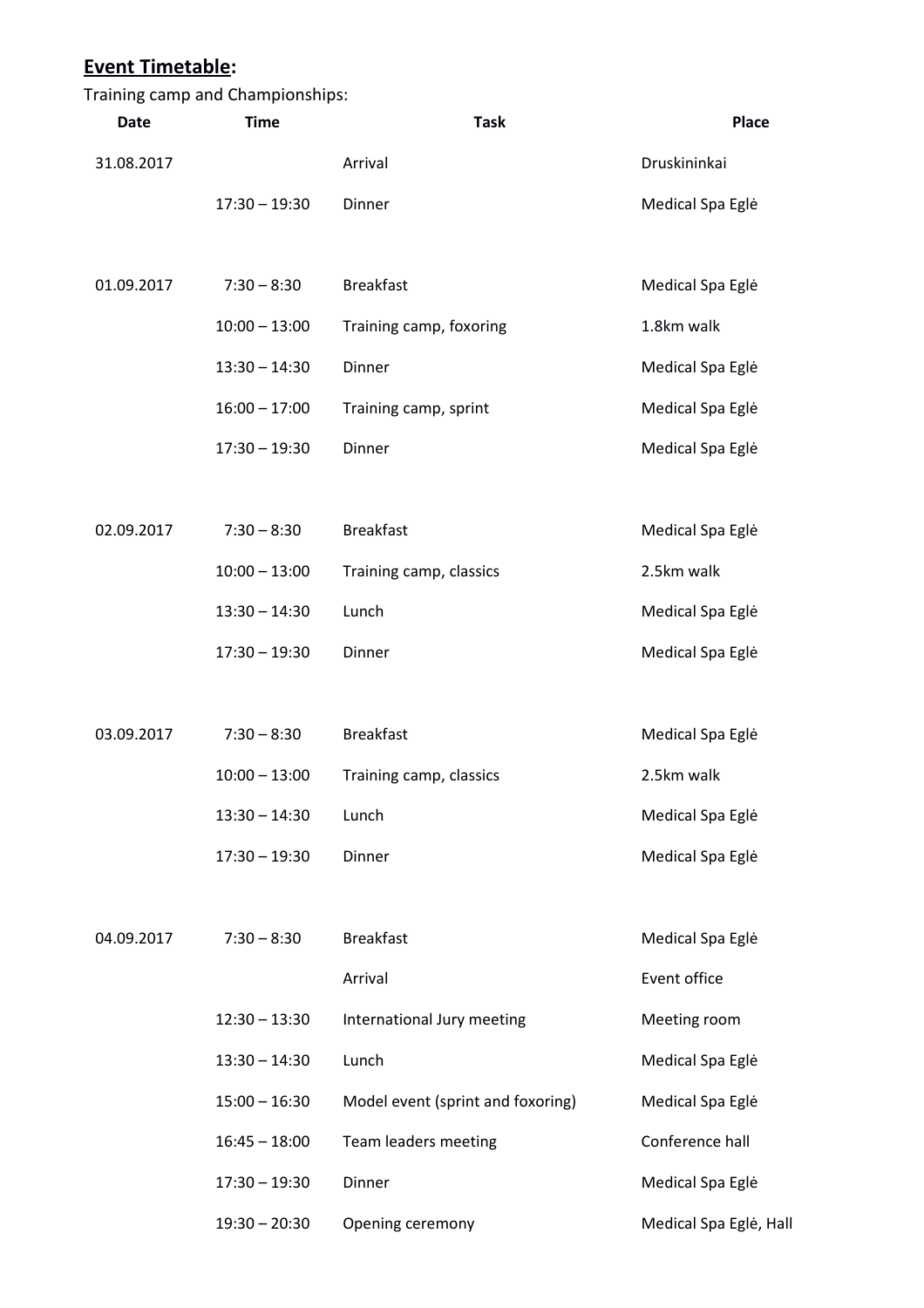| 05.09.2017 | $7:00 - 8:30$   | <b>Breakfast</b>                                      | Medical Spa Eglė          |
|------------|-----------------|-------------------------------------------------------|---------------------------|
|            | $8:45 - 9:50$   | Transfer to foxoring event<br>(according to schedule) | Druskininkai              |
|            | 10:00           | Foxoring event, first start                           |                           |
|            | $13:30 - 14:00$ | International Jury meeting                            | Foxoring finish area      |
|            | $13:30 - 15:00$ | Lunch                                                 | Medical Spa Eglė          |
|            | $15:00 - 17:00$ | <b>ARDF WG Meeting</b>                                | Conference hall           |
|            | $17:30 - 19:30$ | Dinner                                                | Medical Spa Eglė          |
|            | $18:45 - 19:50$ | Team leaders meeting                                  | Conference hall           |
|            | $20:00 - 20:45$ | Awarding ceremony                                     | Medical Spa Eglė, Hall    |
|            |                 |                                                       |                           |
| 06.09.2017 | $7:30 - 8:30$   | <b>Breakfast</b>                                      | Medical Spa Eglė          |
|            | 9:30            | Transfer to sprint event                              | Druskininkai              |
|            | 10:30           | Sprint event, first start                             |                           |
|            | $12:00 - 12:30$ | International Jury meeting                            | Sprint finish area        |
|            | $13:30 - 14:30$ | Lunch                                                 | Medical Spa Eglė          |
|            | $15:00 - 17:00$ | Model event (classics 2m and 80m)                     | Medical Spa Eglė          |
|            | $17:30 - 19:30$ | Dinner                                                | Medical Spa Eglė          |
|            | $18:45 - 19:50$ | Team leaders meeting                                  | Conference hall           |
|            | $20:00 - 20:45$ | Awarding ceremony                                     | Medical Spa Eglė, Hall    |
|            |                 |                                                       |                           |
| 07.09.2017 | $7:00 - 8:00$   | <b>Breakfast</b>                                      | Medical Spa Eglė          |
|            | 8:30            | Transfer to classics event                            | Druskininkai surroundings |
|            | 10:00           | Classics (2/80m) event, first start                   |                           |
|            | $13:30 - 16:30$ | Transfer from classics event                          |                           |
|            | $16:00 - 16:30$ | International Jury meeting                            | Classics finish area      |
|            | $13:30 - 15:30$ | Lunch                                                 | Medical Spa Eglė          |
|            | $17:30 - 19:30$ | Dinner                                                | Medical Spa Eglė          |
|            | $19:40 - 20:45$ | Awarding ceremony                                     | Medical Spa Eglė, Hall    |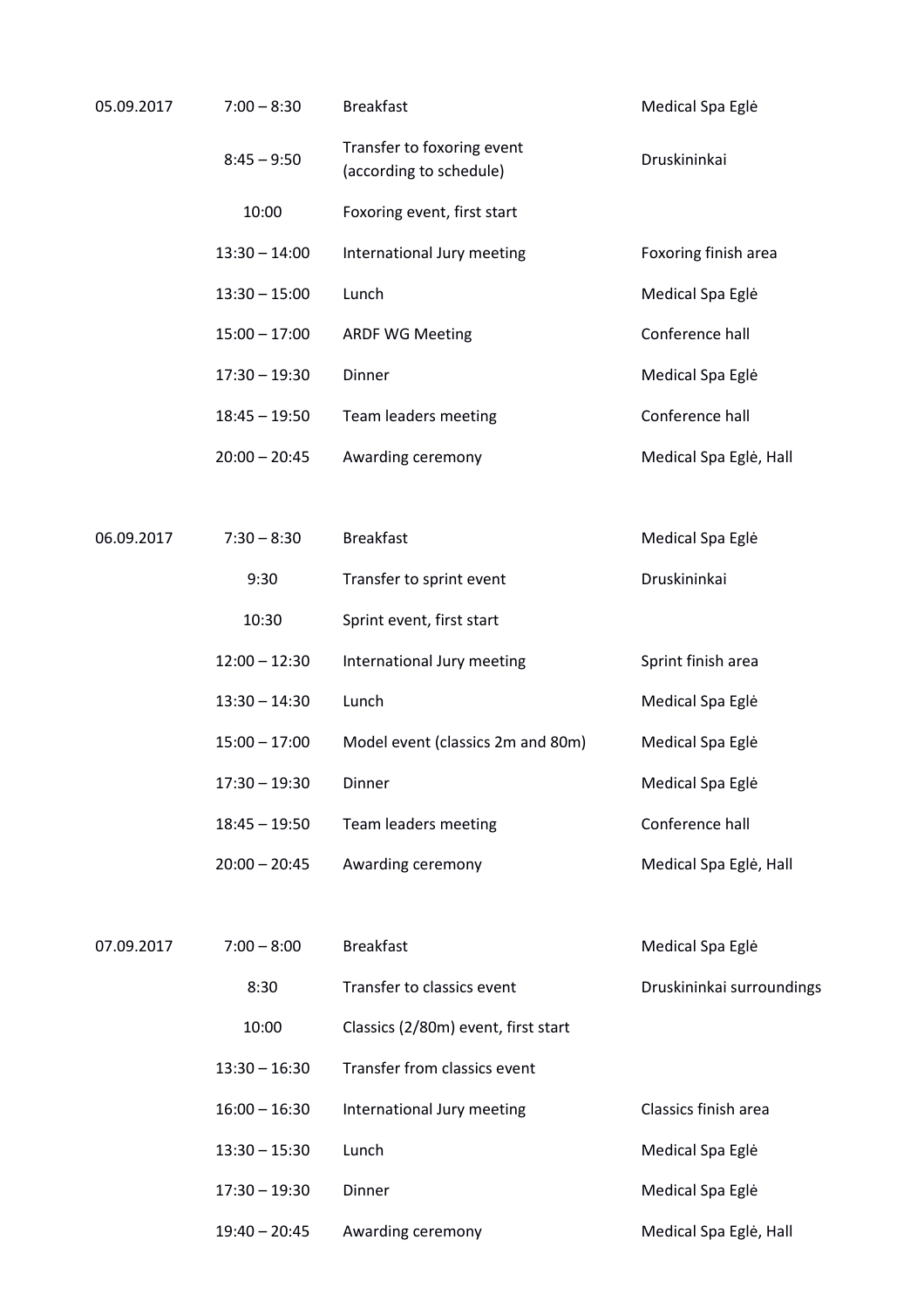| 08.09.2017 | $7:30 - 8:30$   | <b>Breakfast</b>                    | Medical Spa Eglė              |
|------------|-----------------|-------------------------------------|-------------------------------|
|            | 10:00-14:00     | Leisure, excursions                 | Druskininkai and surroundings |
|            | $14:00 - 15:00$ | Lunch                               | Medical Spa Eglė              |
|            | $15:00 - 17:00$ | <b>ARDF WG Meeting</b>              | Conference hall               |
|            | $17:30 - 19:30$ | Dinner                              | Medical Spa Eglė              |
|            | $18:45 - 19:50$ | Team leaders meeting                | Conference hall               |
|            |                 |                                     |                               |
| 09.09.2017 | $7:00 - 8:00$   | <b>Breakfast</b>                    | Medical Spa Eglė              |
|            | 8:30            | Transfer to classics event          | Druskininkai surroundings     |
|            | 10:00           | Classics (2/80m) event, first start |                               |
|            | $13:30 - 16:30$ | Transfer from classics event        |                               |
|            | $16:00 - 16:30$ | International Jury meeting          | Classics finish area          |
|            | $13:30 - 15:30$ | Lunch                               | Medical Spa Eglė              |
|            | $17:00 - 18:15$ | Awarding ceremony                   | Medical Spa Eglė, Hall        |
|            | $18:30 - 19:20$ | Dinner                              | Medical Spa Eglė              |
|            | $19:45 - $      | Hamfest                             | Medical Spa Eglė, restaurant  |
|            |                 |                                     |                               |
| 10.09.2017 | $7:30 - 8:30$   | <b>Breakfast</b>                    | Medical Spa Eglė              |
|            | $ - 12:00$      | Check-out, departure                |                               |

#### **Categories:**

According to the Rules: W19, M19, W21, M21, W35, M40, W50, M50, W60, M60, and M70.

#### **Awards:**

Medals and diplomas.

### **Technical parameters of the transmitters to be used for each competition:**

See information in bulletin No.2

# **Маps and equipment:**

The maps are IOF standard, revised in 2017. Size of the maps: Foxoring A3, scale 1:10000, contour 2.5m, waterproof Sprint A4, scale 1:5000, contour 2.5m, waterproof (here is no previous map of this area)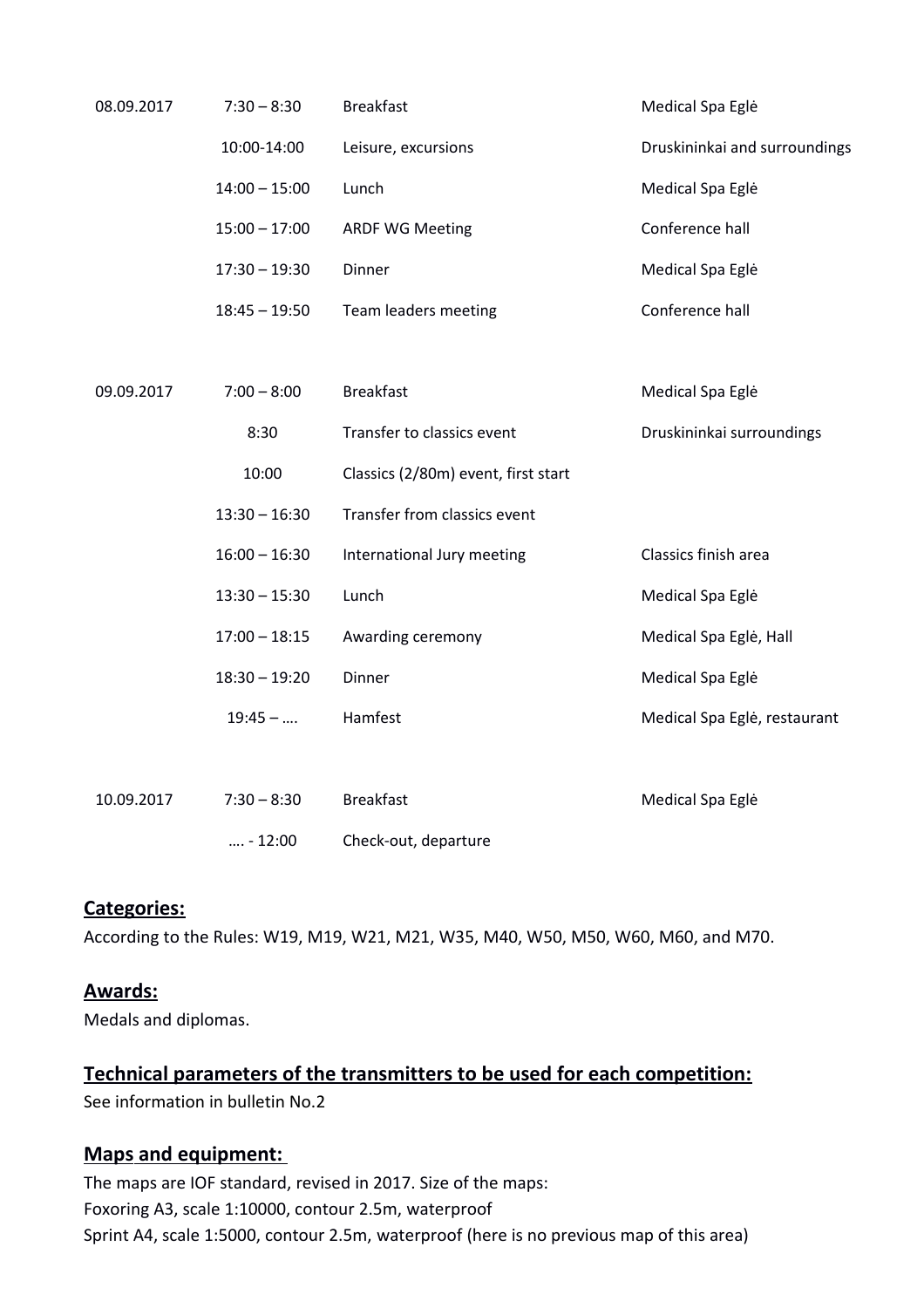Classics A4+, scale 1:15000, contour 2.5m, waterproof Classics A4+, scale 1:15000, contour 2.5m, waterproof Flags:

—3.5 MHz band, standard orange and white triangle,

—144 MHz band, standard orange and white triangle with a blue vertical stripe.

Marking device: SportIdent  $-$  SI card (version 5 and up). For those who do not have any in their possession, SI card will be provided.

### **Training camp:**

See time schedule and bulletin No.2.

#### **Embargoed areas:**

From the time this bulletin is published, it is forbidden to train or move around in any forested area within the radius of 50km from the center of Druskininkai. The allowed exceptions are official orienteering and ARDF events organized by the Lithuanian Orienteering Federation or by the LRMD.

#### **Description of Terrain characteristics, clothing, weather, other information :**

Dominate middle landforms (including depressions), maximum slopes up to 30m. Mostly coniferous good runnable pine-tree forest. Some small parts are middle runnable spruce-tree and young forest. Middle density of roads and tracks.

Temperatures in first half of September are typically 15-20°C, rainy days should be expected in this time of the year.

There is no restriction on the type of footwear or clothing (excluding sprint event of the Championship). However, covering elbows and knees is recommended. Ticks [\(lot.](https://lt.wikipedia.org/wiki/Lotyn%C5%B3_kalba) *Ixodidae*) are found in the event area. **On the sprint event, 06.09.2017, footwear with spikes are forbidden! Participant will not be allowed to start if he/her will not fullfil this requirement.** Control of the shoes will be at the start procedure. There will be organizers in the competition area during race watching the controls and competitors following the given rules.

#### **Number bibs:**

For each competition there will be the same number bibs. Competitors shall wear bibs on the chest.

#### **Starting groups**

In the registration form the team has the chance to indicate in which starting group should the specific competitor start. There are 3 starting groups – early, middle and late. In the form you can mark this with numbers 1 (early), 2 (middle) and 3 (late). If not marked, the competitors will be put into the starting groups according to their order on the registration form. If you do not wish to specify the starting group for a competitor, but the competitor will take part in the competition, put X in the registration form in the proper cell. If there is no number nor an X it shall mean that the competitor is not taking part in that competition.

#### **Ban on most telecommunication equipment:**

Please be reminded that most of the telecommunication equipment is forbidden in the competitions and start areas, including (but not limited to) mobile phones, wireless headphones, WiFi-enabled cameras, advanced smartwatches.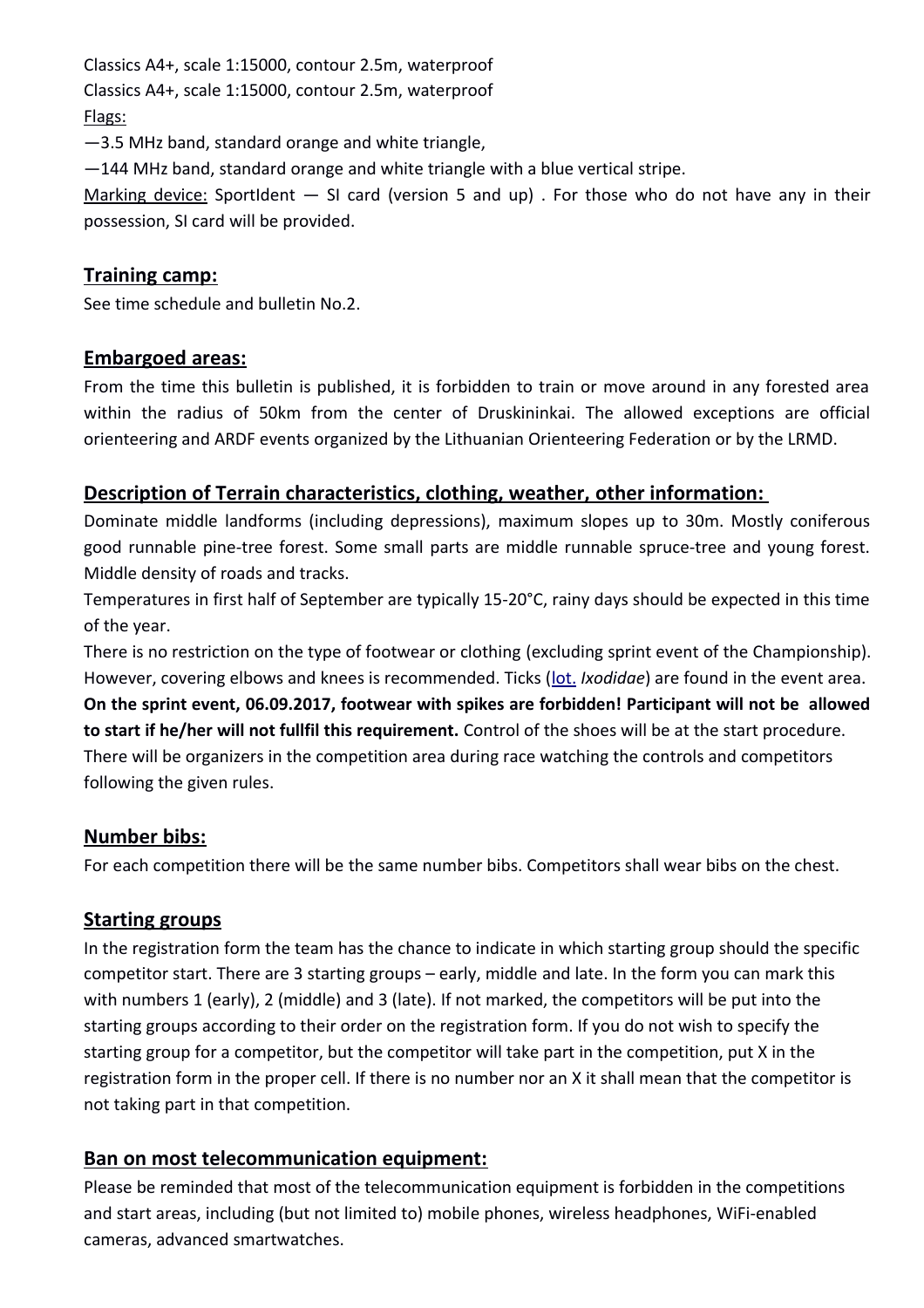### **Note on use of GPS devices:**

Similarly to the recent years: dedicated wrist GPS and GPS trackers attached to an arm, including sensors, are allowed as long as they are used to generate a history track, including any other data, for later reviewing after finishing the race. Even though the units might be able to display a path, the runner is not permitted to make use of that function during the race. Both still cameras and video cameras are allowed as long as they comply with the aforementioned rule. In simple words, the device should not possess any mapping and/or communication feature.

### **Note on thunderstorm:**

In a case of a severe thunderstorm, the Chairman of the Jury may recall the competition (27.5 of the Rules)—in such case, it will be announced to competitors by switching off all the transmitters with an exception of the beacon and Tx No. 1 (MOE, not necessarily the one placed in terrain) which both remain operating continuously. The competitors shall set for the finish immediately.

#### **Team leader meetings:**

At evening before each competition race, organizer will run Team Leaders Meeting. Main aim of Team Leaders Meeting is to provide detailed information for upcoming competition race and answer any questions related to particular racefrom team leaders side. Organizer strongly suggest attendance of at least one representative from each national team (maximal 2 representatives are allowed). Times and places of Team Leader Meetings are available in the Event Timetable.

#### **Jury meetings:**

Jury will meet on the first day and Medical Spa Eglė meeting room and right after each competition in finish area, see schedule. Instructions for the following competition will be discussed at the meeting in the finish area of the at the time concluded competition.

#### **ARDF R1 working group meetings:**

ARDF WG meetings are planned on Tuesday and Friday afternoons, see schedule. They will take place at the event center in Medical Spa Eglė Conference Hall.

#### **Insurance and Medical Care:**

First aid facility will be available at the finish areas for all competitions. No cost to the participant applies for on-site minor treatment; however, the cost for ambulance transportation, emergency department visits, and clinic visits will be the participant's responsibility. Thus, we recommend you to purchase an insurance covering such expenses.

#### **Visas:**

Lithuania is a part of Schengen area. According to the current regulations, citizens of some countries must obtain a visa in order to enter Lithuania. For those who need visa, we will prepare invitation letters upon request by e-mail: [ardf@lrmd.lt](mailto:ardf@lrmd.lt). Please check the website of the Lithuanian Ministry of Foreign Affairs for more information:<http://keliauk.urm.lt/en/entry-to-lithuania/visas>.

# **Participants:**

Over 300 competitors accompanied by team officials and visitors from 21 country expressed their intention to take part in the event. We still hope that the following list of countries is not the final one: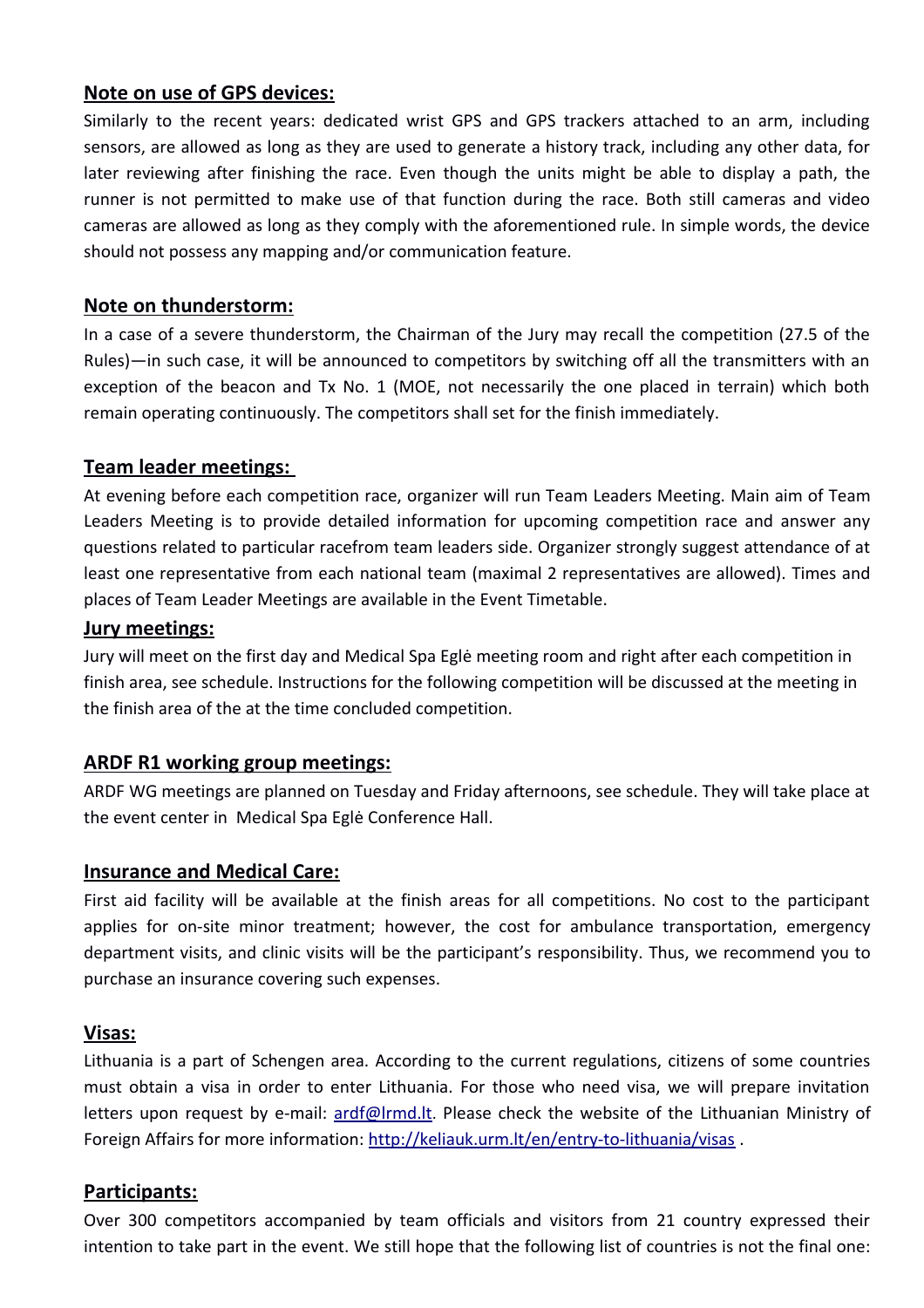Belarus, Belgium, Bulgaria, Croatia, Czech Republic, Denmark, Estonia, Finland, Germany, Great Britain, Hungary, Kazakhstan, Lithuania, Moldova, Netherlands, Norway, Russia, Slovakia, Slovenia, Sweden, Switzerland, Ukraine, Poland, Romania, Slovakia. We will have guests from Australia, also.

# **Payment details:**

Wire transfer to the account: Beneficiary: SPORTO KLUBAS RADIO-O.LT Ben. address: PERGALĖS 9B-12, Elektrėnai, Lithuania Bank: "Swedbank", AB BIC (SWIFT): HABALT22 IBAN: LT94 7300 0101 0728 0461 Bank address: Konstitucijos pr. 20A, 03502 Vilnius, Lithuania Transfers shall be carried in EUR. It is your obligation to pay all the bank fees. Therefore, you should set the "code for transfer" to "OUR" in your transfer form.

### **Deadlines:**

Letters of Intent: The deadline is already over. However, we still welcome new participants. If you are interested to join us, please contact the organizer as soon as possible.

Entries: June 1, 2017 (with number of team officials and competitors per category, including specification of requested type of accommodation and trip). Entry forms will be available in the Download section at the event website

Registration (full names and details for competitors and team officials): before August 10, 2017, if possible, certainly not later than by August 16, 2017. Late registration cannot be accepted unless approved by the organizer and the International Jury. Registration forms will be available in the Download section at the event website

Fee payment:

Early payment June 30, 2017.

For late entries we cannot guarantee accommodation, thus please contact organizers regarding this.

Cancellation policy:

Before June 30, 2017, we return full amount minus bank charges.

Before July 31, 2017, we return entry fees minus bank charges.

#### **Leisure:**

#### **Cultural program**

During the rest day there will be several cultural program possibilities available:

- Guided cruise along the Nemunas river to Liškiava. Liškiava is an old village situated on the right bank of the river Nemunas. There you can discover architectural monuments of state significance: a late Baroque church and former Dominican monastery, a rock with a "bull's footmark", also, a mound dating from the beginning of 15th century with ruins of a castle tower and a sacrificial hill. Duration of the trip  $\sim$  3 hours.
- Excursion to soviet sculpture museum "Grūtas Park". In Grūtas Park, monumental sculptures are positioned in a 2 km-long exposition, where guard towers, fragments of concentration camps and other details resemble Siberia. Grūtas Park is situated on a 20 ha area, exhibiting 86 works by 46 authors. Such a large concentration of monuments and sculptures of ideological content in a single out-door exposition is a rare and maybe even unique phenomenon in the world.

Indoor downhill skiing. Information will be published later.